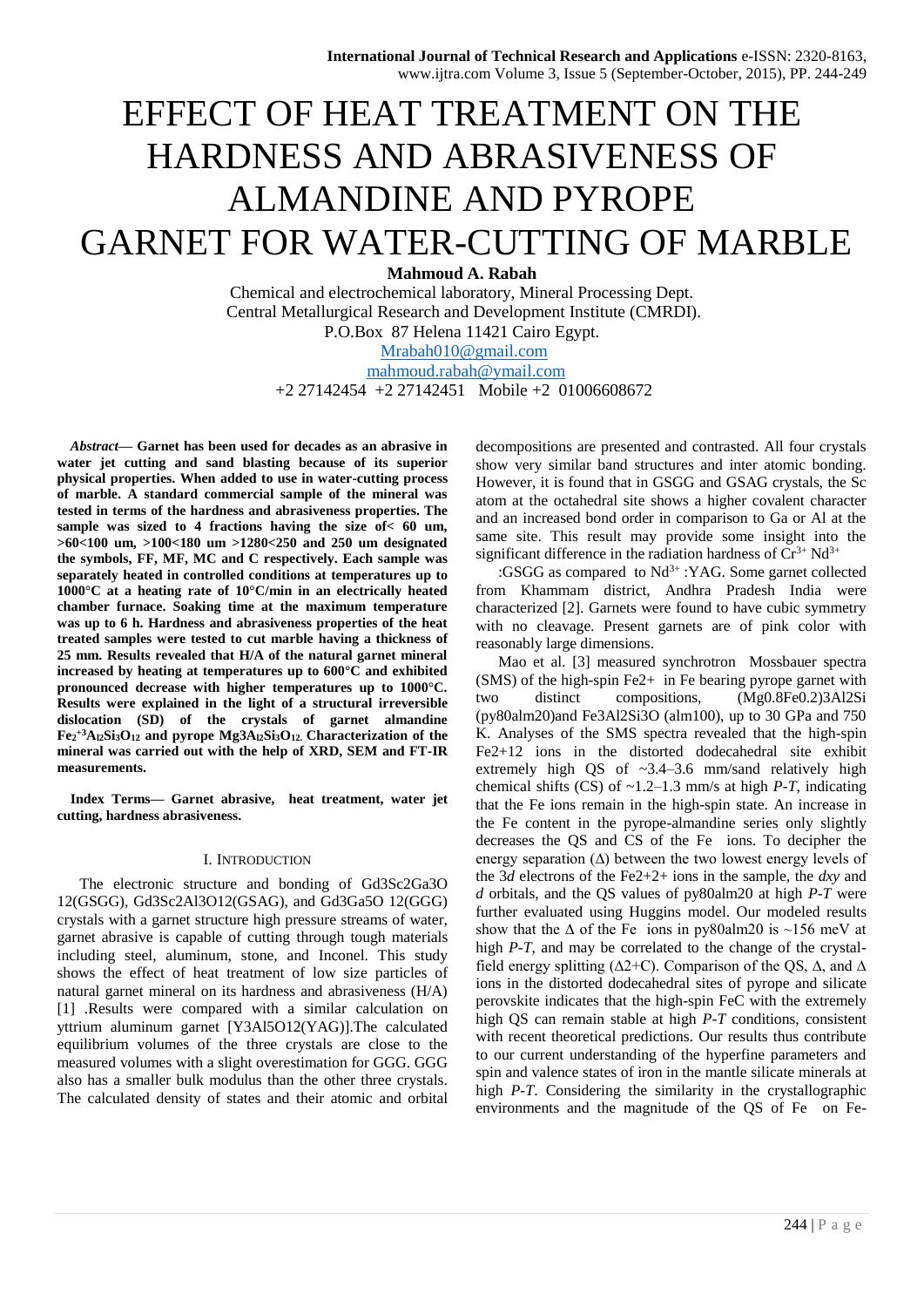bearing pyrope, perovskite, and post-perovskite, experimental studies 2+ on the local electronic structures and hyperfine parameters of Fe-bearing pyrope as a function of *P-T* can provide new insights into the spin states of Fe in the lowermantle minerals. The QS and chemical shift (CS) of Fe-bearing pyrope have only been determined by Mössbauer spectroscopy at temperatures up to 800 K under ambient pressure in previous studies (Huggins 1975 [4], Amthauer et al. 1976 [5]; Murad and Wagner 1987 [6]; Geiger et al. 1992 [7]; Cerná et al. 2000 [8]). The combined effects of *P-T* on these parameters remained require studies, significantly limiting the electronic structures of Fe-bearing pyrope and other major rock-forming silicates at high *P-T*. In this study, we have measured and analyzed SMS spectra of two Fe-bearing pyropes at *P-T* conditions relevant to the Earth's upper mantle. K. Barcova, et al., [9] reported that the thermal decomposition of almandine garnet from Zoltye Vody, Ukraine, has been studied using<sup>57</sup>Fe Mössbauer spectroscopy. Room temperature Mössbauer spectrum of the initial powdered sample is characterized by one doublet corresponding to  $Fe<sup>2+</sup>$  in dodecahedral position 24c. In the room temperature spectra of all heated almandine samples, a doublet corresponding to  $\gamma$ -Fe<sub>2</sub>O<sub>3</sub> nanoparticles appeared. Depending on experimental conditions (heating temperature and time), the additional spectral lines of  $\alpha$ -Fe<sub>2</sub>O<sub>3</sub> and ε-Fe2O3 were observed in Mössbauer spectra.

[Zboril](http://link.springer.com/search?facet-creator=%22R.+Zboril%22) et al. [10] showed that pyrope-type garnet with a dominant magnesium content at position 24*c* in the cubic garnet structure undergo oxidative decomposition at 1200°C resulting in the formation of the paramagnetic spinel  $Mg(AI,Fe)_{2}O_{4}$  structure with a low iron content, enstatite  $(Mg,Fe)SiO<sub>3</sub>$  and anorthite CaAl<sub>2</sub>Si<sub>2</sub>O<sub>8</sub> as the host compound for calcium. Contrary to pyropes, the iron-rich garnets exhibit complete oxidation at 1200°C conforming to the formation of magnetically ordered nanocrystalline  $\gamma$ -Fe<sub>2</sub>O<sub>3</sub> or Mg(Fe,Al)<sub>2</sub>O<sub>4</sub> spinels depending on the initial chemical composition of the garnets. In the reaction products of iron-rich garnets, cordierite  $(Mg<sub>2</sub>Al<sub>4</sub>Si<sub>5</sub>O<sub>18</sub>)$  and anorthite were identified as non-ferrous phases. [Zboril](http://link.springer.com/search?facet-creator=%22R.+Zboril%22) et al [11] reported that At 1000 °C, the nondestructive oxidation of  $Fe^{2+}$  in air includes the partial stabilization of  $Fe<sup>3+</sup>$  in the dodecahedral 24*c* position of the garnet structure and the simultaneous formation of hematite particles (15–20 nm). The incorporation of the magnesium ions to the hematite structure results in the suppression of the Morin transition temperature to below 20 K. The general garnet structure is preserved during the redox process at  $1000 \degree C$ , in accordance with XRD and DTA data. At 1100 °C, however, oxidative conversion of pyrope to the mixed magnesium aluminium iron oxide, Fe-orthoenstatite and cristoballite was observed. During this destructive decomposition,  $Fe^{2+}$  is predominantly oxidized and incorporated into the spinel structure of  $Mg(Al,Fe)<sub>2</sub>O<sub>4</sub>$  and partially stabilized in the structure of orthoenstatite,  $(Mg,Fe)SiO<sub>3</sub>$ . The combination of XRD and Mössbauer data suggest the definite reaction mechanism prevailing, including the refinement of the chemical composition and quantification of the reaction products. The reaction mechanism indicates that the respective distribution of  $\text{Fe}^{2+}$  and  $\text{Fe}^{3+}$  to the enstatite and spinel structures is determined by the total content of  $Fe<sup>2+</sup>$  in pyrope. O. Schneeweiss et al., [12] showed that it was obvious that the thermal transformation of almandine garnet in air is related to

the primary formation of  $\gamma$ -Fe<sub>2</sub>O<sub>3</sub> super paramagnetic nanoparticles. γ-Fe<sub>2</sub>O<sub>3</sub> nanoparticles are transformed into  $ε$ -Fe<sub>2</sub>O<sub>3</sub> and consequently into  $\alpha$ -Fe<sub>2</sub>O<sub>3</sub> at higher temperatures. The mechanism and kinetics of the individual structural transformations depend on experimental conditions — mainly on the heating temperature and size of the particles.

The objectives of this work are to explore the effect of heating almandine and pyrope garnet in ambient pressure at temperatures up to 1000°C for different periods on the abrasiveness and hardness properties for water jet cutting of marble. Different parameters of heating rate (10, 20 and 30°C/min) and soaking time at the maximum temperature (10,15 and 20 minutes) were considered,

#### II. EXPERIMENTAL

A Materials and Methods

- a- Garnet samples were mined from the Ras Abu Rudeis, and El Tor places at the eastern and south offshore of Sinai, Egypt. About 50 kg of the mineral was mined manually. The sample was visually examined whereby foreign contaminants were rejected. It was then washed with hot water and dried at 105°C in a drying oven for about 6 h. About 1 kg was crushed in a double roller mill and sieved to pass mesh sizes as follows: >60<100 um, >100<180, >180<240 and 250 um designated the symbols, FF, MF, MC and C respectively.
- b- The samples were heated in a chamber furnace type Nedertherm (Netherland) fitted with C30 controller. Heating regime was adjusted at a an increasing rate of 10°C/min. Soaking at the maximum temperature was kept constant at 3h.

## B - Measurement of physical properties

 a- ensity was measured using Density Ultrapyc 1200e gas pycnometer of Quantachrome Instruments, Florida USA and density bottle method

 b- Hardness was measured as Rockwell hardness using hardness tester model DHT-100 NDT Vendor, Denmark.

 c- Abrasiveness of the garnet samples was measured applying the technique reported by Abdel Aal 2006 [13].

d- Particle size determination

Particle size was determined using particle size analyzer type. The machine was fitted with a set of standard sieves –  $400 + 10$  um.

 e- Workability of the garnet particles. The length of cut marble having smooth surface was measured. Cutting was carried out using an industrial bridge cutting machine type WC5WA2013H, California USA. The water was loaded with 10% of garnet particles. Cutting was displayed at constant flow rate, pressure of 420 Mpa max. Marble sample was 10 mm in thickness. Fig.1a, 1b show the cutting facility [14].

f- Bi-distilled water was used for analysis and physical measurements. The Density of water was taken as  $0.978$  g/cm<sup>3</sup>.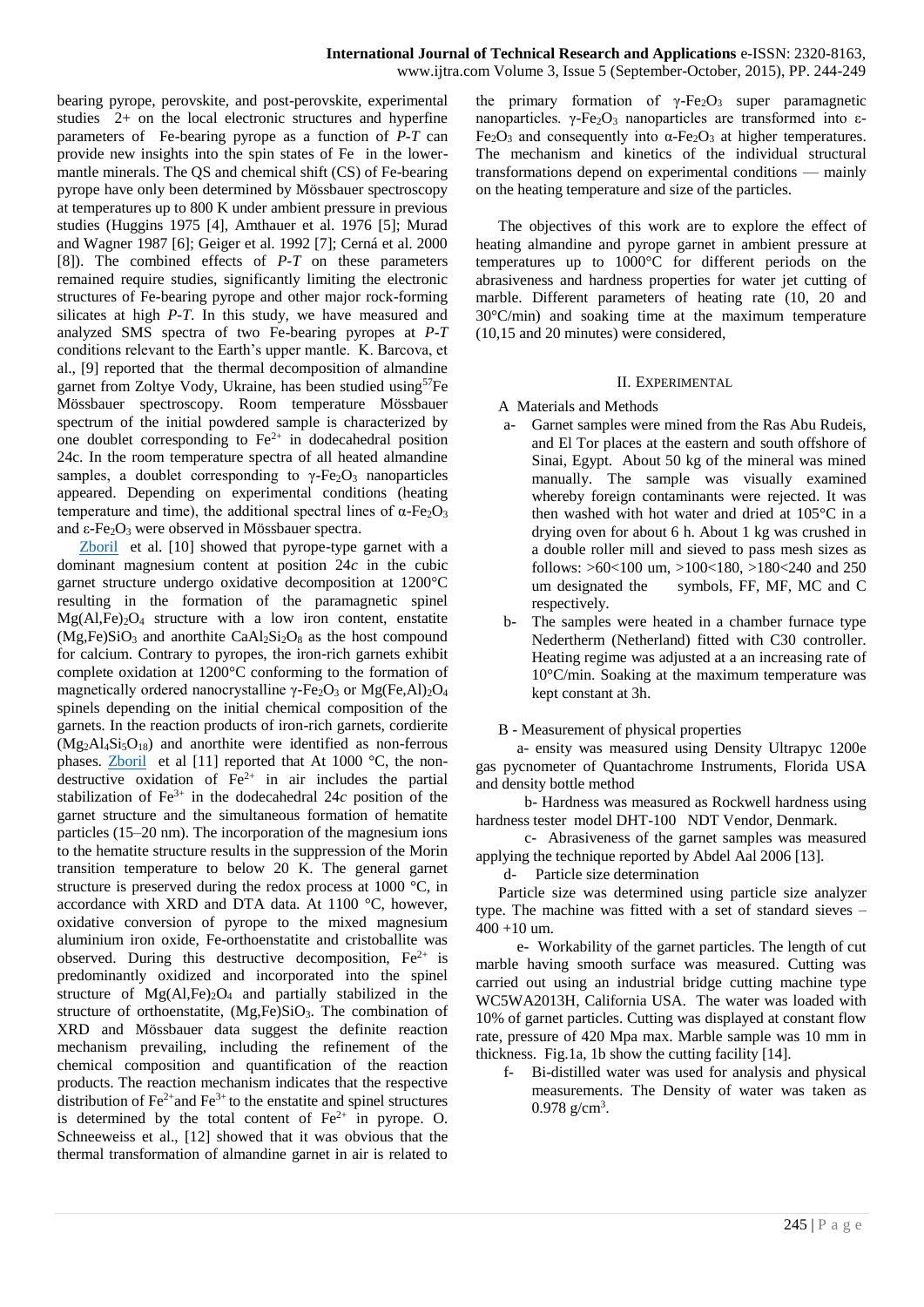# **International Journal of Technical Research and Applications** e-ISSN: 2320-8163, www.ijtra.com Volume 3, Issue 5 (September-October, 2015), PP. 244-249

 **loss of the garnet particles** 



**Fig. 1b The cutting facility [14]** 

## III. RESULTS

Figure 2 shows the weight change as a function of thermal treatment of the mineral in open atmosphere. It can be seen that the weight loss exhibits slight and gradual increase with rise in temperature up to 1000°C It is also seen that the magnitude of weight loss increases with increase in heating time up to 5 h.

Fig 3 shows the effect of treatment temperature on the particle size of the garnet mineral. It is seen that particle size of the grains decreases with the increase in temperature of treatment. The slop of the extent of decrease is nearly the same irrespective of the particle size of the raw garnet mineral



**Fig. 2 Effect of heating garnet mineral on the weight** 



**Fig. 3 Effect of heating temperature on the particle size of garnet mineral** 

Figure 4shows the bulk density value of MF garnet particles as affected by heating at temperatures up to 1000°C for 5 hours. It can be seen that the bulk density value increases with increase in temperature passing through a maximum at 600°C. The bulk density value at the maximum amounts to 1.51 g/cm<sup>3</sup> as compared to 1.472 g/cm<sup>3</sup> with the raw mineral



**Fig. 4 Effect of heating the MF garnet particles on bulk density value** 

Figure 5 illustrates the hardness in Mohs of the garnet samples as affected by heat treatment. It can be seen that the hardness of the garnet mineral increases with increase in heating temperature up to 600°C whereby the optimum value of hardness has attained. With further increase in temperature, the harness value gradually decreases. It is also seen the effect of time of heating has only a minor significant effect. Heating up to 600°C for 4 hours displays higher hardness magnitude as compared to the hardness after heating at the same temperature for 2 hours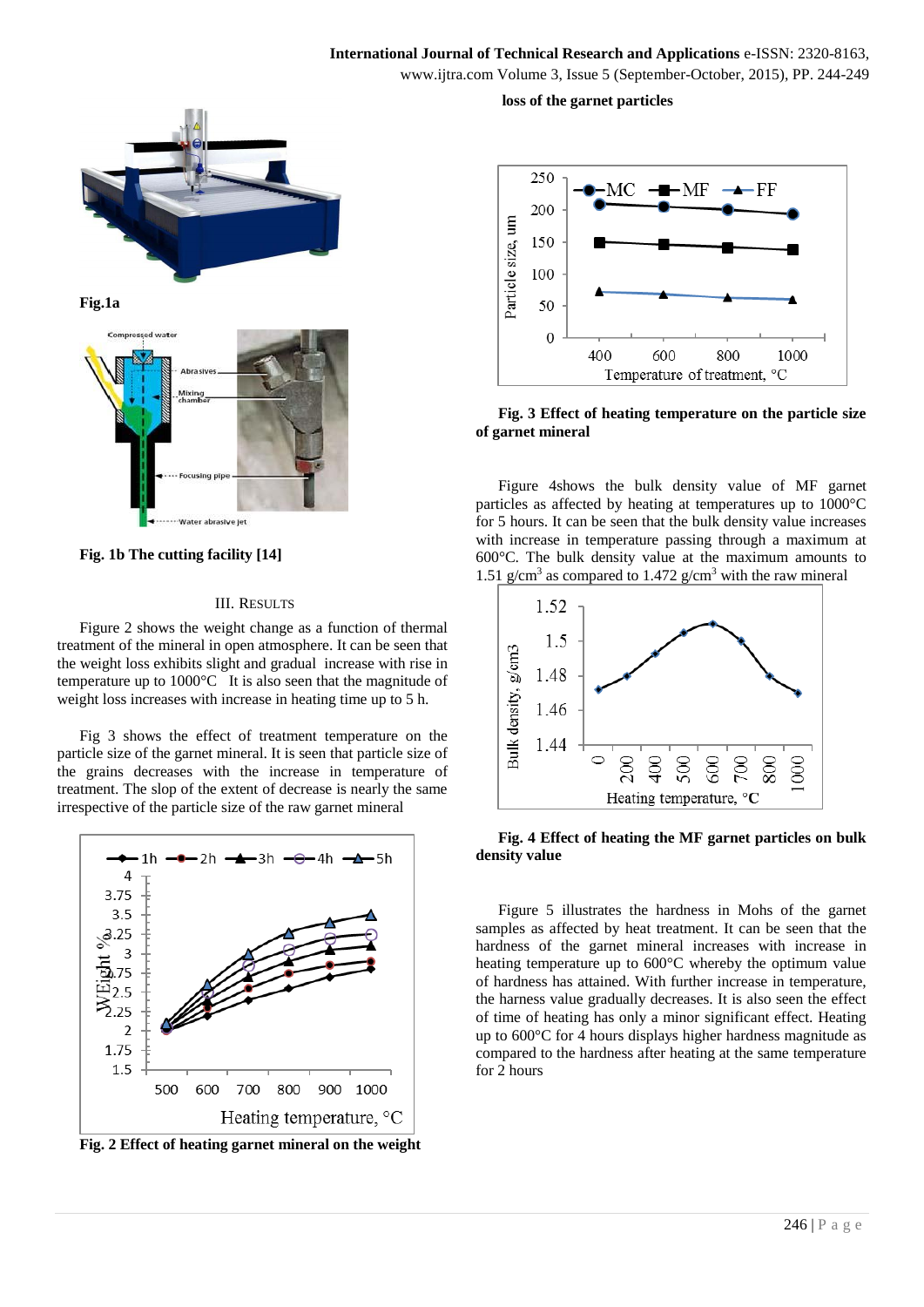

## **Fig.5 Hardness in Mohs as a function of heat treatment of garnet MF particles**

Fig. 6 shows the effect of heating the garnet particles on the cutting distance of marble 10 mm in thickness using a water jet load with 10 % of garnet particles. It can be seen that the length of the cut marble increases from 50 m to 80 m corresponding to 60% increase.



**Fig. 6 Effect of heating the garnet particles on the workability of the garnet particles.** 

## I- Discussion

Garnet is a mineral having the chemical structure [15]: It is built up from Schematic O-atom coordination polyhedral in the



**Fig. 7 The octahedral structure of garnet [15]**  garnet structure (Novak & Gibbs, 1971 ). Large open circles, hatched circles, small open circles and small filled

circles represent O atoms, the dodecahedral-site cations [16], The octahedral structure is shown in Fig. 7.

The autors reported that oxygen bonded to one Ca and one Mg, indicating that there are two distinct bond distances for the Mg-O and/or Ca-O bonds through the entire solid solution. Heating of the mineral at 600°C increases the density by about 0.28 %. Density change can be ascribed to structural changes. The later phenomenon involves oxidation of some iron and magnesium atoms to a higher state of oxidation with subsequent decrease of the bond distance for Fe-O and for Mg-O i.e. partial collapse of the garnet crystals. It is worthy to note that density value decreases with further increase in heating temperature up to 1000°C. The mineral view is given in Figs 8a through 8d.

Analysis of the garnet samples revealed that its formula is  $Fe<sub>2</sub><sup>+3</sup>A<sub>12</sub>Si<sub>3</sub>O<sub>12</sub>$  for almandine and Mg3A<sub>12</sub>Si<sub>3</sub>O<sub>12</sub> for pyrope. With iron-oxygen bond  $\alpha$  and  $\gamma$ , iron adopts octahedral coordination geometry. It means that each Fe center is bound to six oxygen [legends.](https://en.wikipedia.org/wiki/Ligand) Magnesium oxide on the other hand, has a crystal structure [17] similar to that of sodium chloride. Fig.9 shows the crystal structure of magnesium oxide.



Fig. 8a (x1000) 8b (x 80)



**8c before heating 8d after heating** 

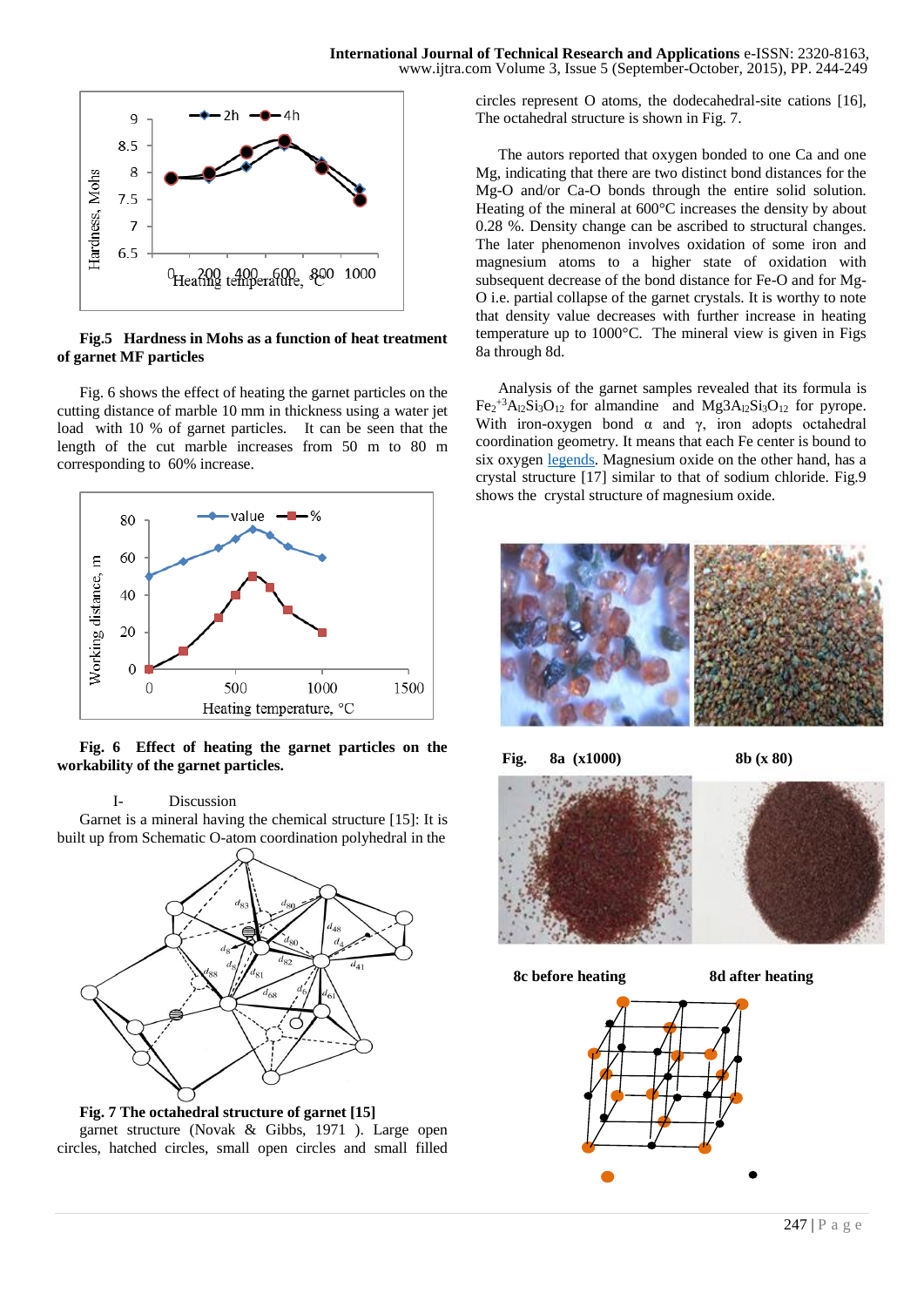compared to the same green mineral. The surface of the cut marble is more smooth and free of scratches..

oxygen magnesium

#### **Fig. 9 the crystal structure of magnesium oxide**

Both oxides of iron and magnesium form a solid solution with a strong bonding that cannot be deformed by thermal treatment. However, a crystal dislocation can take place by heating with subsequent oxidation of iron to a higher state of oxidation. Finite decrease in volume takes place and density value increases. As the density increases, the garnet material turns more compact and its abrasiveness increases. Heating at more than 600°C has deforms the compacted garnet particles and cause less hard and less abrasive material. It is therefore recommended that thermal treatment of raw garnet particles at 600°C max is in favor of improving the abrasiveness of the material. Fig.10a shows a piece of marble after cut with the garnet sample MF in the form of toothed disc. Fig.10b shows the smoothness of the cut surface.



**Fig. 10a a toothed disc shaped with water cutting jet using MF garnet particles** 



**Fig. 10 b the smoothness of the cut surface.** 

#### IV. CONCLUSION

The output findings of this work is that heating clean almandine and pyrope garnet particles at 600°C for 5 h improves its hardness and abrasiveness properties. The workability of the heated garnet increases with 60 % as

## **REFERENCES**

- [1]. Yong-Nian Xu, Ching, W. Y. and Brickeen B. K.(2000) "Electronic structure and bonding in garnet crystals Gd 3 Sc 2 Ga 3 O 12 , Gd 3 Sc 2 Al 3 O 12 , and Gd 3 Ga 3 O 12 compared to Y 3 Al 3 O 12 , Phys. Rev. B 2000, **61**, 181
- [2]. Kuimar, K.K. Balaram V. and. Sirdeshmukh, L (1992), "Characterization and dielectric properties of Alamandine-pyrope garnets" Bull. Mater. Sci. vol 15(3), 279-84
- [3]. Mao et al., (2013), "Synchrotron Mössbauer study of Fe-bearing pyrope at high pressures and temperature**s"** American Mineralogist, Volume 98, pages 1146–1152, 2013
- [4]. Huggins, F.E. (1975) The 3*d* levels of ferrous ions in silicate garnets. American Mineralogist, 60, 316–319.
- [5]. Amthauer. G., Annersten H. and Hafner S.S. (1976) The Mössbauer spectrum of Fe in silicate garnets. Zeitschrift für Kristallographie, 143, 14–55
- [6]. Murad E.and Wagner F.E. (1987) The Mössbauer spectrum of almandine. Physics and Chemistry of Minerals, 14, 264–269
- [7]. Geiger, C.A., Armbruster, T., Lager, G.A., Jiang, K., Lottermoser, W., and Amthauer, G. (1992) A combined temperature dependent Fe Mössbauer and<br>single crystalX-ray diffraction study of synthetic diffraction study of synthetic almandine: Evidence for the Gol'danskii Karyagin Effect. Physics and Chemistry of Minerals, 19, 131– 126.
- [8]. Cerná. K., Mašlán ,M. and Martinec P. (2000) Mössbauer spectroscopy of garnets of almandinepyrope series. Materials Structure, 7, 6–9.
- [9]. Barcova, K. , Mashlan, M. Zboril, R. Martinec, P. Kula, P. (2000) Thermal decomposition of almandine garnet: Mössbauer study, Czechoslovak Journal of Physics, July 2001, Volume 51, [Issue 7,](http://link.springer.com/journal/10582/51/7/page/1) pp 749-754
- [10]. Zboril, R. , Mashlan, M. Machala, L. Walla, J. Barcova, K. and Martinec P. (2004), Characterization and Thermal Behaviour of Garnets from Almandine–Pyrope Series at 1200°C Hyperfine Interactions 12-2004, Volume 156-157, [Issue 1-4,](http://link.springer.com/journal/10751/156/1/page/1) pp 403-410.
- [11]. Zboril, R. , Mashlan, M. , Barcova, K. , Walla, J. Ferrow, E. and Martinec P. (2003) Thermal behaviour of pyrope at 1000 and 1100 °C: